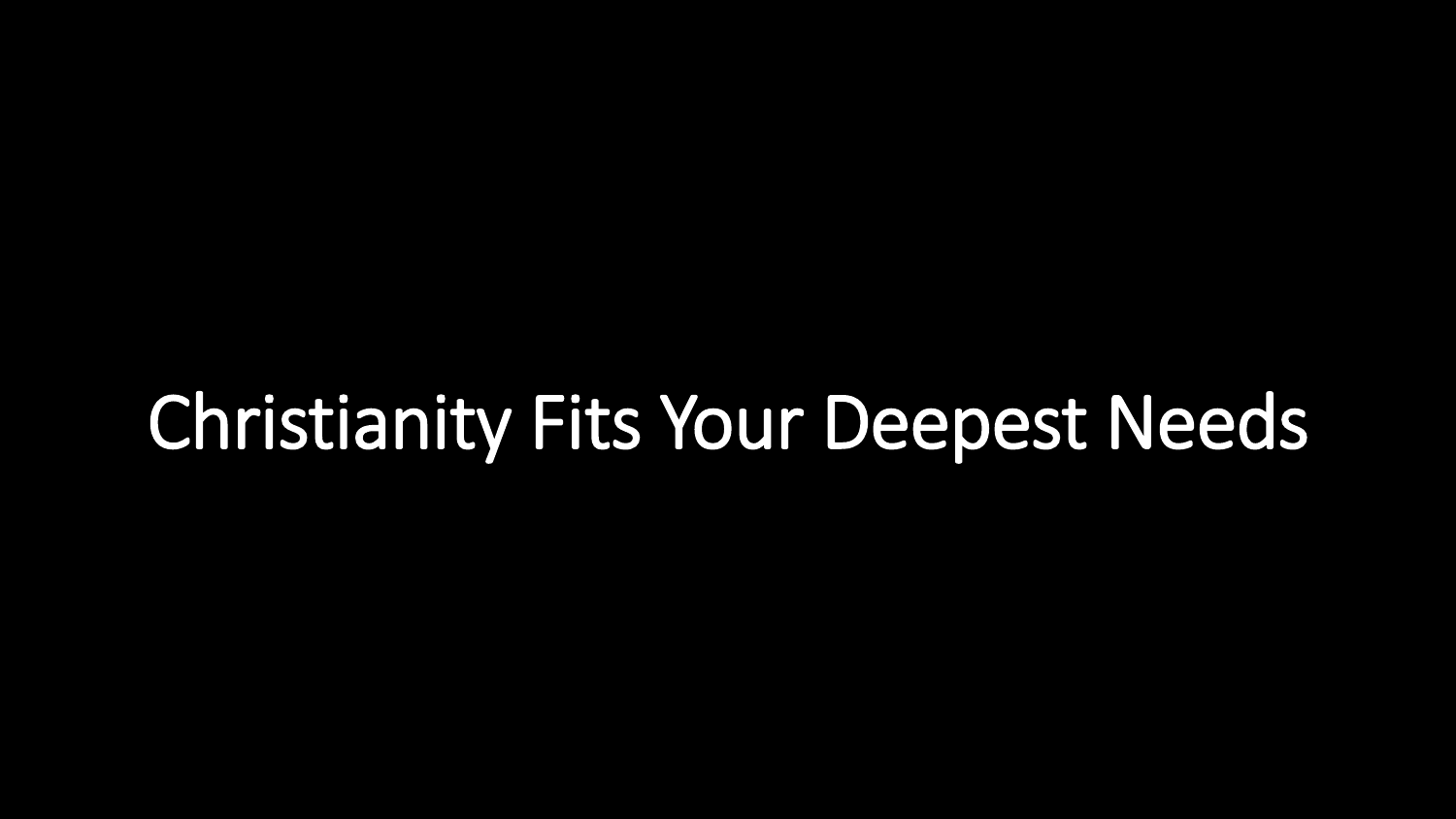### Skepticism & Culture

- **Religious Decline in the United States**
	- **Pew Research (October 2019)**
		- **17% Non-Religious in 2009**
		- **26% Non-Religious in 2019**
	- **Gallup (March 2021)**
		- **Less Than 50% of Americans Belong to a Church**

• **"Outside western Europe, where only a minority nowadays are religious, most people around the world… still do believe in a god or gods, especially if they aren't well educated in science." (Richard Dawkins)**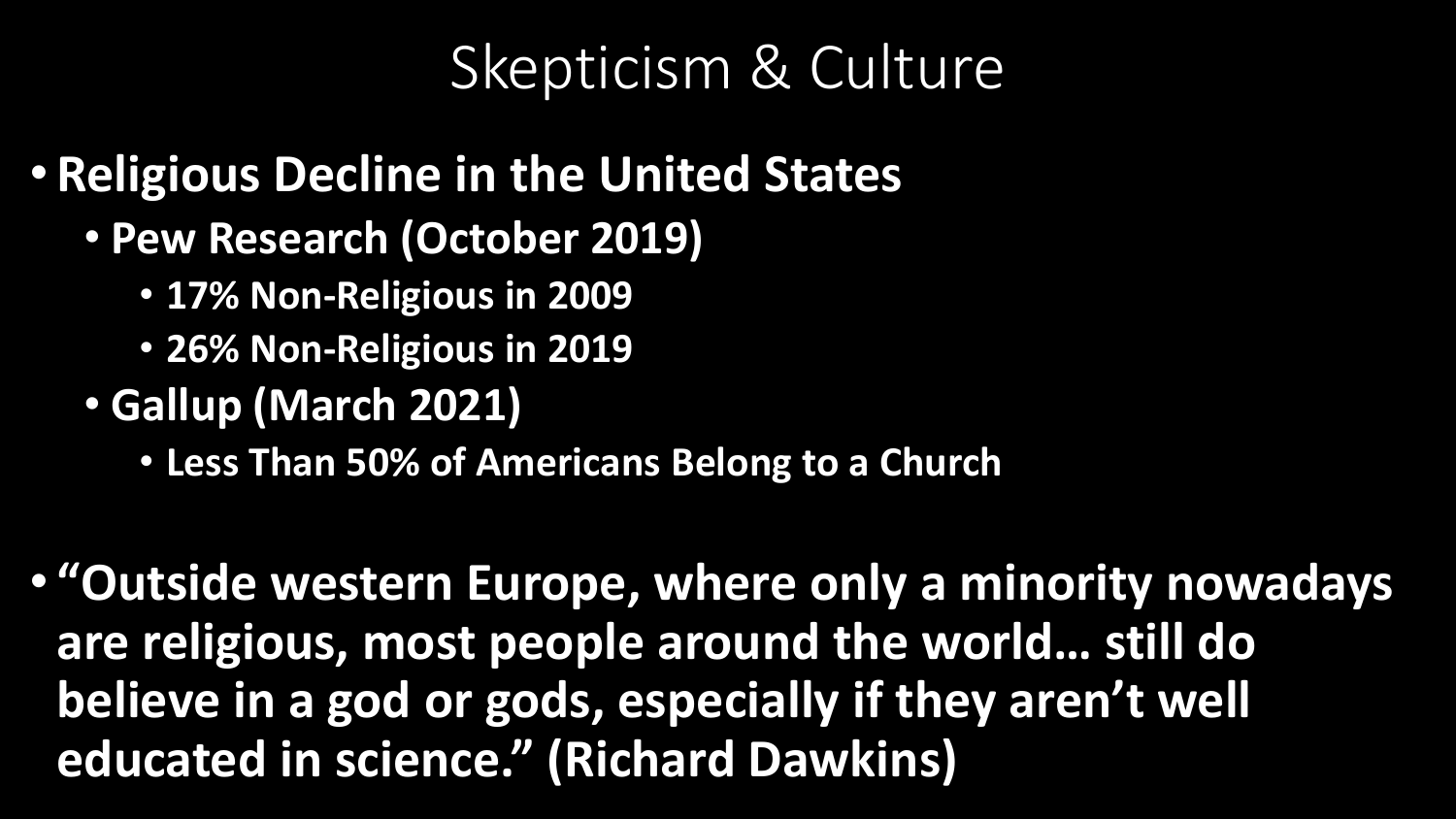## Skepticism & Culture

#### • **Causes of Skepticism**

- **"For myself… the philosophy of meaninglessness was essentially an instrument of liberation. The liberation we desired was simultaneously liberation from a certain political and economic system and liberation from a certain system of morality. We objected to the morality because it interfered with our sexual freedom." (Aldous Huxley)**
- **Bad Religious Experience**
- **Peer Pressure**

#### • **Christianity Fits Our Deepest Needs**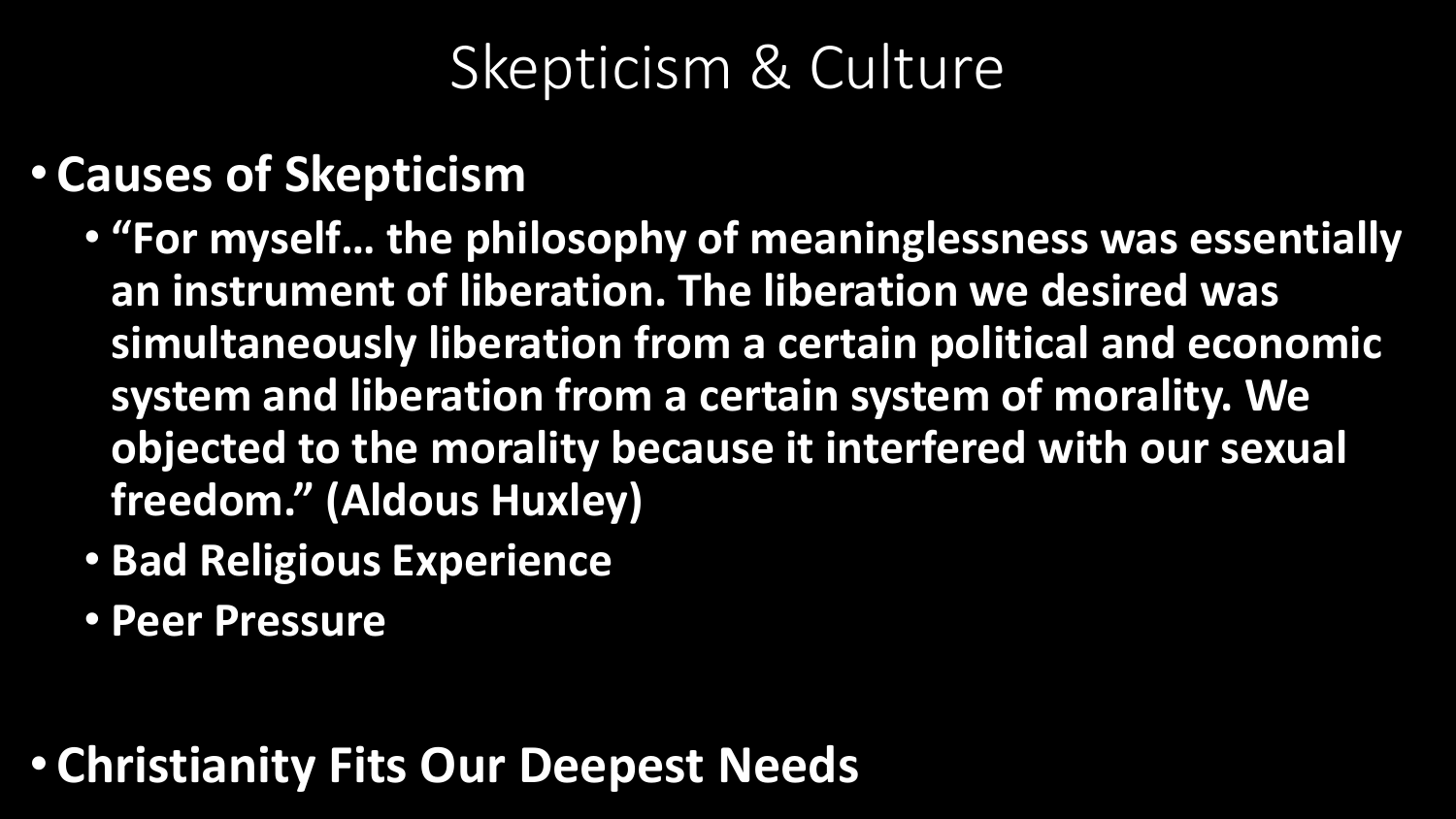## Our Need for Meaning

• **"A meaningless universe does not mean we live our lives without purpose. I'm an atheist… but I try to live my life replete with purpose. Be kind; learn and discover as much as you can; share that knowledge; relieve suffering when you can; have tonnes of fun. That's why it's not pointless." (Dr. Adam Rutherford)**

#### • **The Biblical Worldview**

- **Made in God's Image**
- **" <sup>20</sup>For what credit is it if, when you sin and are beaten for it, you endure? But if when you do good and suffer for it you endure, this is a gracious thing in the sight of God. <sup>21</sup>For to this you have been called, because Christ also suffered for you, leaving you an example, so that you might follow in his steps." (1 Peter 2:20-21)**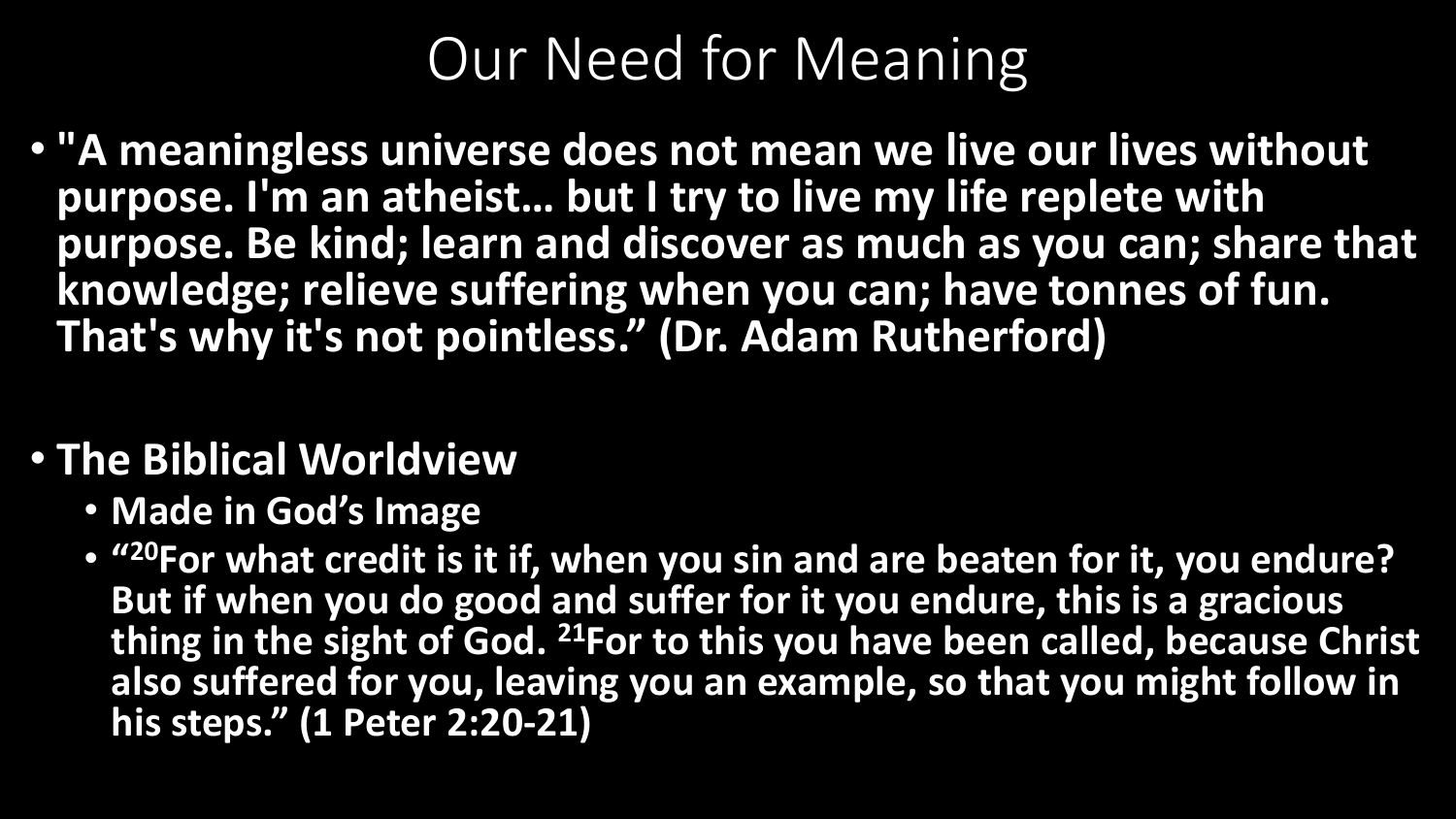### Our Need for Identity

- **Traditional Approach – Outside In**
	- **"Don't let them in, don't let them see / Be the good girl you always have to be / Conceal, don't feel, don't let them know"**
- **Modern Approach – Inside Out**
	- **"Well, now they know / Let it go, let it go / Can't hold it back anymore / Let it go, let it go / Turn away and slam the door / I don't care what they're going to say"**
- **" <sup>3</sup>But with me it is a very small thing that I should be judged by you or by any human court. In fact, I do not even judge myself. <sup>4</sup>For I am not aware of anything against myself, but I am not thereby acquitted. It is the Lord who judges me." (1 Corinthians 4:3-4)**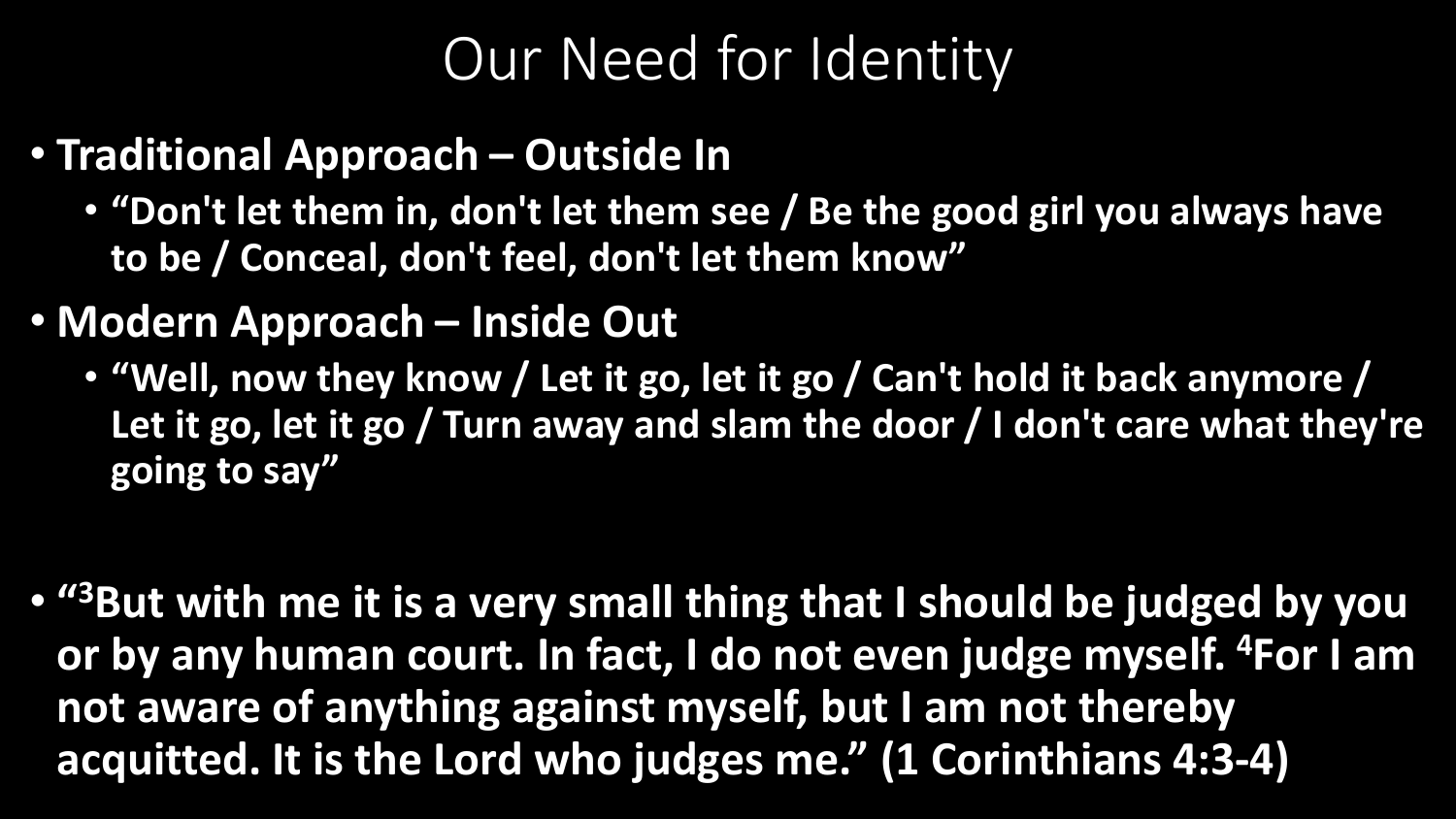## Our Need for Morality

### • **Secular Approach**

#### • **Morality Comes from Naturalistic Evolution**

- **Strong Eating the Weak Inconsistent With Altruism**
- **"If evolutionary biology is a physical theory—as it is generally taken to be—then it cannot account for the appearance of consciousness and of other phenomena that are not physically reducible." (Thomas Nagel)**
- **Morality Comes from Social Consensus**

### • **The Biblical Worldview**

- **Clear Sense of Purpose – Made in God's Image**
- **Morality Flows from God's Character**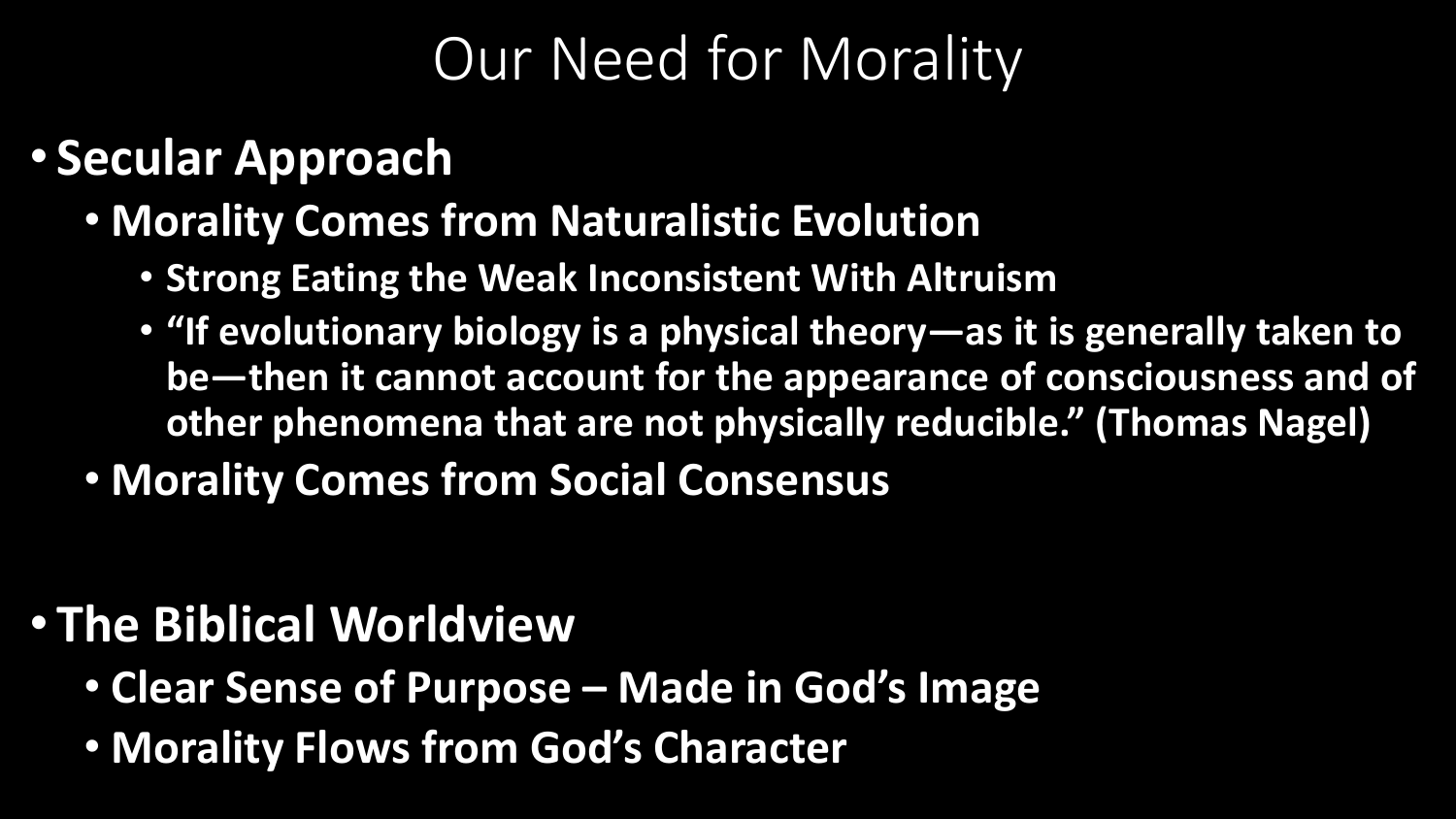## Our Need for Hope

### •**Secular Approach**

#### •**Hope to Leave the World a Better Place**

• **"What is crooked cannot be made straight, and what is lacking cannot be counted." (Ecclesiastes 1:15)**

### •**Accept Death as a Natural Part of Life**

• **"Our bodies decompose, falling back into the earth, merging with all the other matter that makes up our planet. In the future, our decomposed bodies might provide nutrients to the trees. Someone might hang a swing from one of those trees or sit beneath the shade of its leafy branches or make a painted horse from its wood." (Katherine Ozment)**